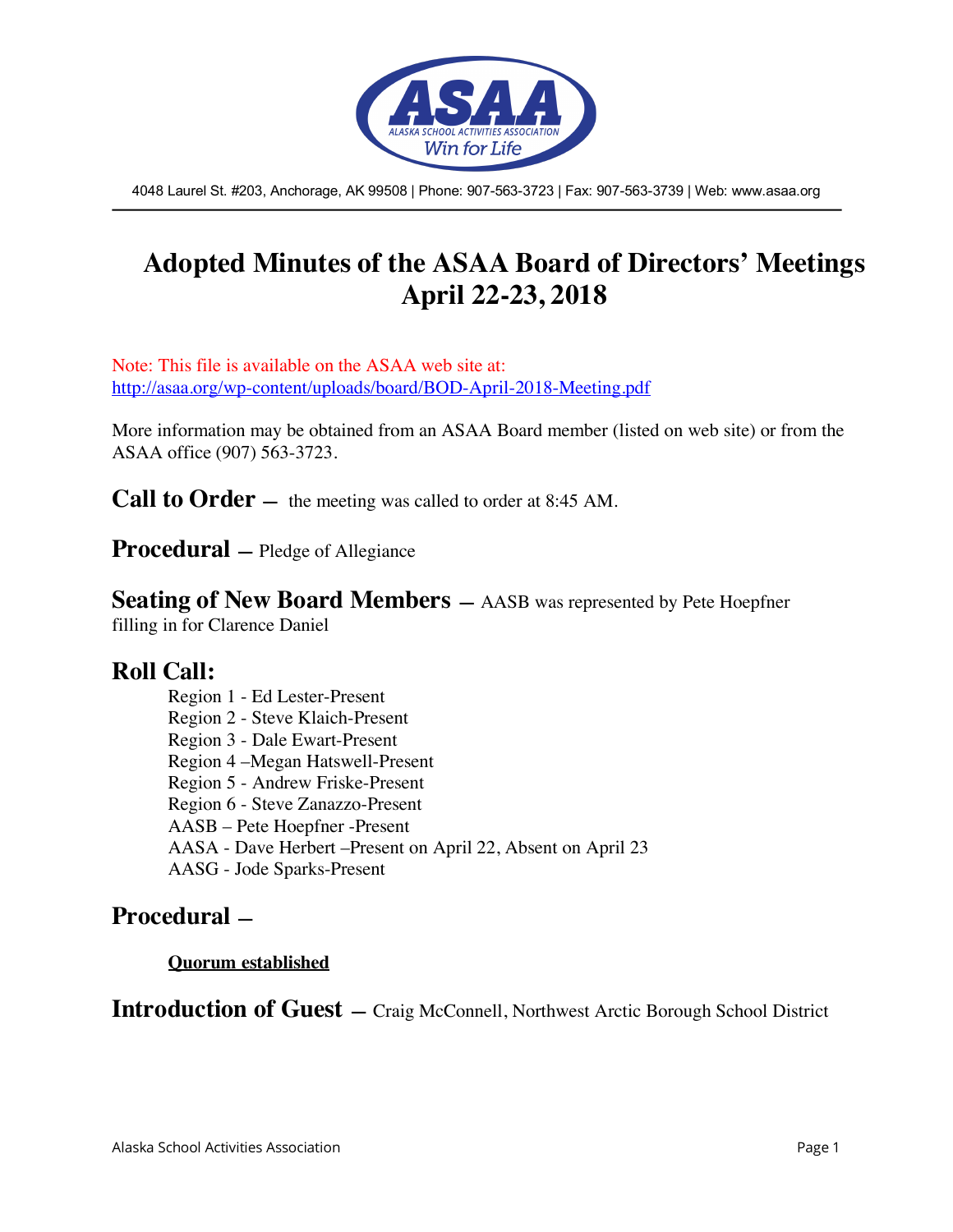

## **Ordering and Approval of the Agenda–**

Motioned to approve the agenda with additions Motioned by Region 1, seconded by Region 2 (Carried - Unanimous Consent)

## **Approval of the Consent Items –**

Motioned "to approve the consent items with corrections" Motioned by Region 1, seconded by Region 5 (Carried - Unanimous Consent)

## **Public Comments on Agenda and Non-Agenda Items –**

#### **Sunday – April 22** *(***2:00 p.m.)**

Joan Klapperich –called in to comment on the Menard Center's proposals to host Division 1 and Division 2 Hockey as well as Wrestling

Helen Renfrew gave a presentation on the bid for Wrestling from Explore Fairbanks.

#### **Monday – April 23 (11:00 a.m.)**

None

**Reports –** The Board of Directors heard the following reports:

- Board Members
- Finance Committee
- Student Government
- Sponsorships/Marketing/Promotions
- Play for Keeps, Win for Life/Hall of Fame
- Executive Director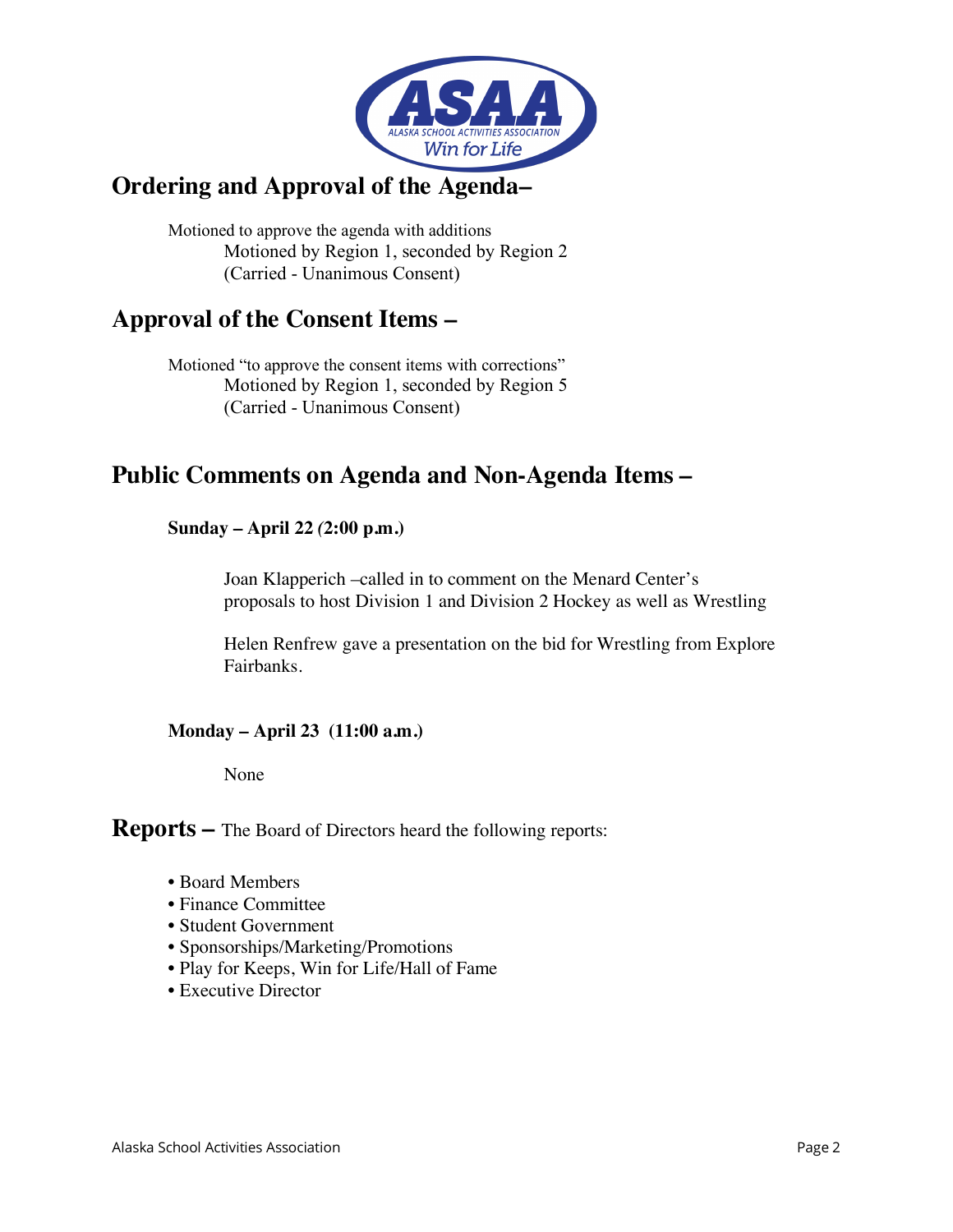

### Awards/Recognitions/Presentations **–**

- a) Kotzebue resident, Angela Washington was presented with a plaque recognizing and thanking her for her service to the schools and students of Alaska while representing the Alaska Association of School Boards on the ASAA Board of Directors.
- b) Soldotna High School student, Jode Sparks was presented with a plaque recognizing and thanking him for his service to the schools and students of Alaska while representing the Alaska Association of Student Governments on the ASAA Board of Directors.

### **Consent Items –**

- a. Approval of Minutes of February 2018 Board meeting
- b. Wavier Report
- c. Out-of-State Travel
- d. Contest Ejection Report
- e. Financial Report
- f. Cooperative Schools Report
- g. Endowment Report
- h. Eighth Grade Student Eligibility Request Report

## **Action Items and Board Directives –** The Board of Directors took action as follows:

➣ **Sports Medicine Advisory Committee:** motioned "to accept the Region 5 nomination of Eric Speck as the Southeast Alaska representative to the ASAA Sports Medicine Advisory Committee":

Motioned by Region 1, seconded by Region 5 (Carried - Unanimous Consent)

➣ **Hall of Fame Selection Committee:** motioned "to accept the Region 2 nomination of Jeff Ambrosier to the Alaska High School Hall of Fame Selection Committee"

Motioned by Region 2, seconded by Region 5 (Carried - Unanimous Consent)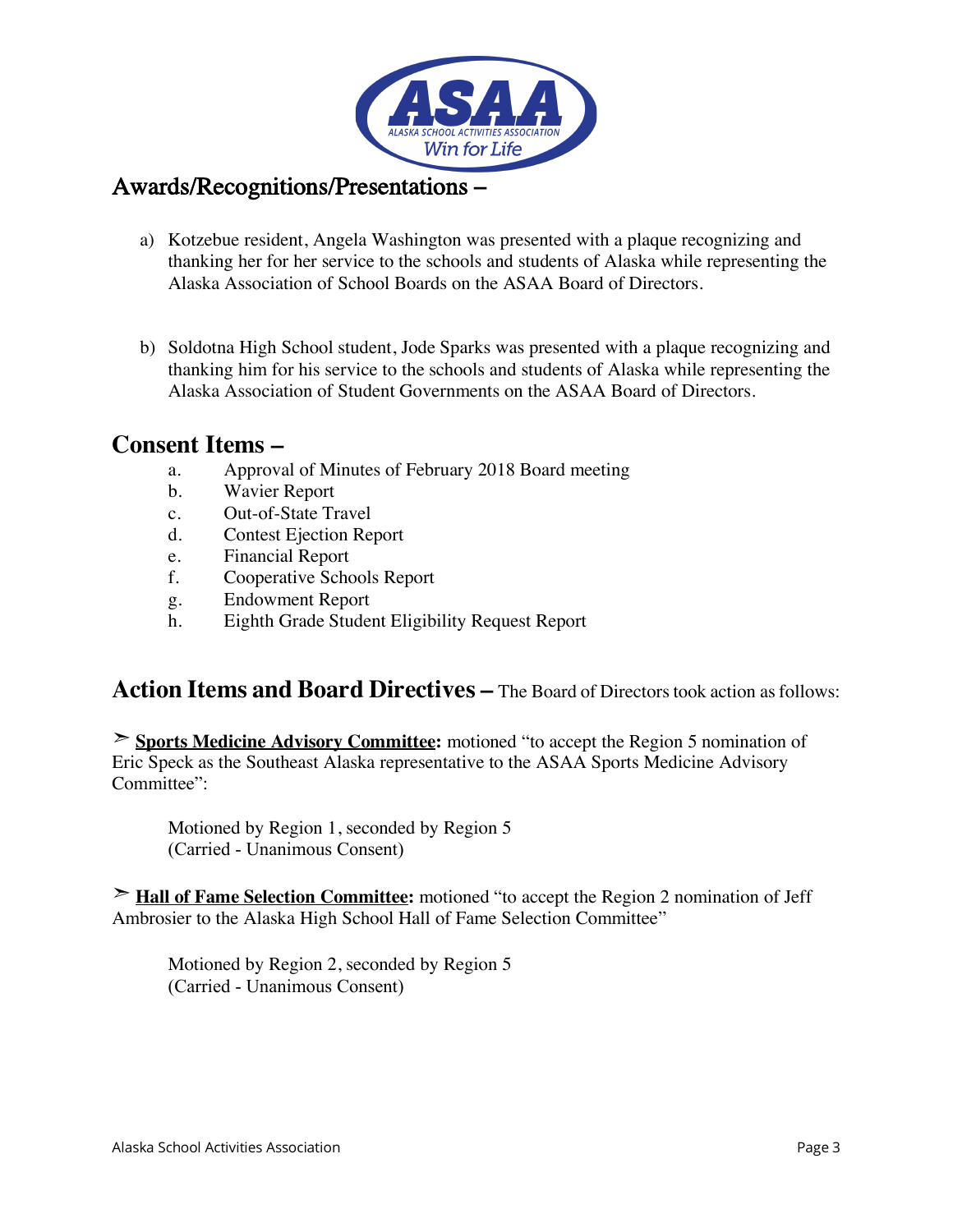

#### ➣ **Baseball Mercy Rule Policy:** motioned "to change the mercy rule for baseball to as follows:

"Mercy Rule: The game shall end when; the visiting team is behind 10 or more runs after 4.5 innings; or after the 5th inning if either team is 10 runs behind and have had an equal number of times at bat. In addition, during the regular season, if a team goes up by 15 or more runs after one full inning, the team with the lead will be declared the winner. At that point, the remainder of the game will go into "rollover" mode until after 4.5 innings when the regular Mercy Rule goes into effect. In the rollover mode, both team will pitch to no more than 9 batters per inning. The official score will be the score at the point in time the "rollover" mode went into effect. Statistics during the rollover mode will count."

Motioned by Region 5, seconded by Region 2 (Carried - Unanimous Consent)

**➣ State Spirit Competition Format:** motioned to "adopt "game day" as the format for determining a single state champion for cheerleading. The format will include a dance component with the two additional components to be determined during the October Board Meeting. "

Motioned by Region 3, seconded by Region 5 (Carried - Unanimous Consent)

- ➣ **Daily Participation Limits:** motioned to "amend the Article 7 Section 8 bylaw to read:
	- A. Boys and Girls Basketball and Flag Football: When playing at two different levels (i.e. varsity and jv) players are limited to 6 periods of play per day exclusive of invitational, conference and state tournaments. When playing at the same level, there must be a twohour time lapse between the end of one game and the beginning of the next game. The maximum amount of games a player may participate in a given day is three.
	- B. Football: Upon a region's request to the Executive Director, a school may have its players participate in six (6) quarters of play per week, except that a kicking specialist may play in up to eight (8) quarters per week, providing that in four (4) quarters the player does no more than kick.
	- C. Hockey: When playing at the same level, students may participate in 6 periods of play per day or two games and there must be a two (2) hour time lapse between the time the athlete played in the first game and the time he/she plays in the second game. When playing at two different levels (i.e. varsity and jv) players are limited to 6 periods of play per day but are not required to have a time lapse between games.
	- D. Soccer: Student may participate in four halves per day.
	- E. Penalty: The following penalties assume that a school is in good standing, has not been warned or is not under other penalty at the given time. A school under warning or other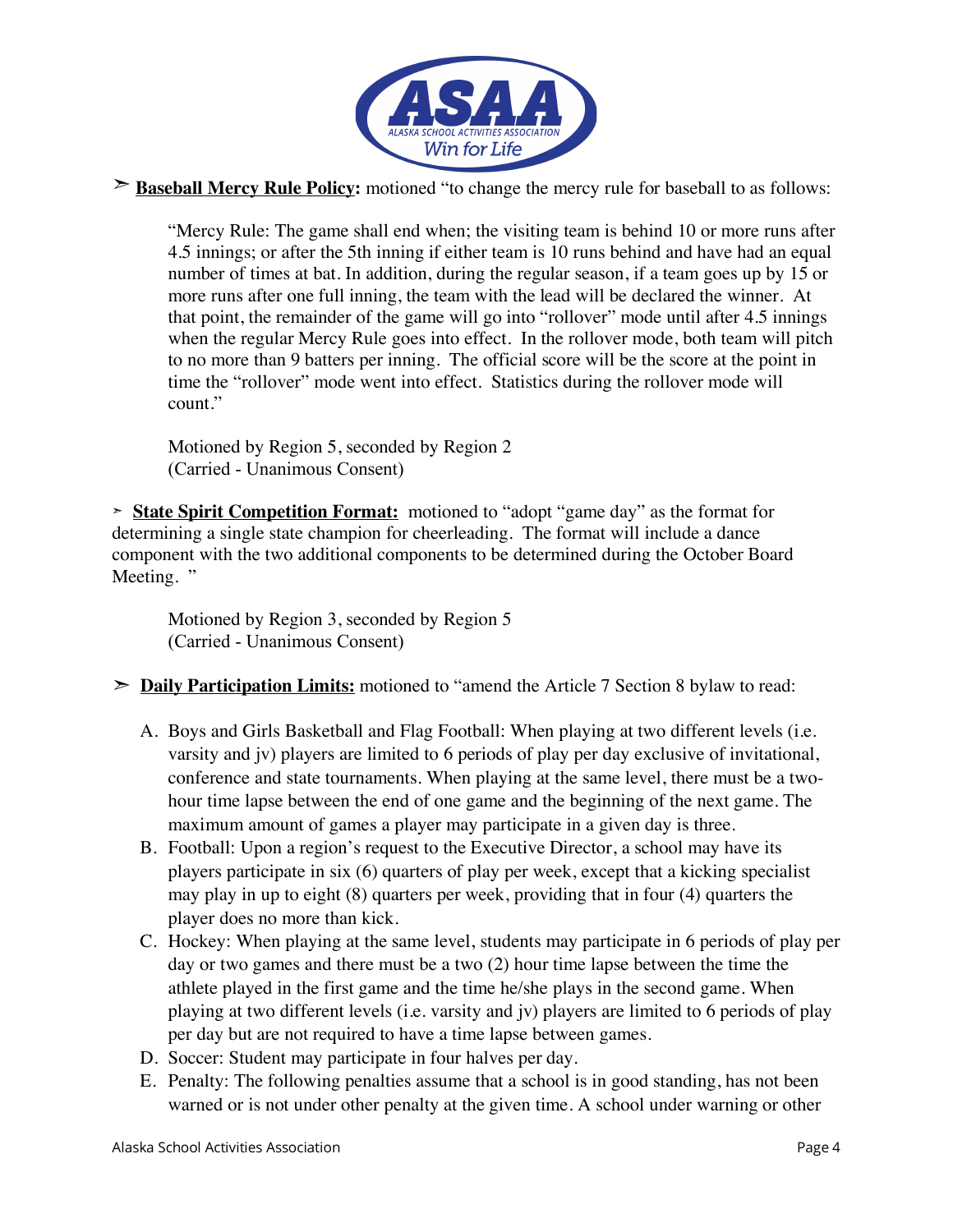

penalty status may have additional penalties than those listed below. Exceeding Maximum Number of Games or Periods per Day or Week:

1. First Offense: School will forfeit game and will be placed on probation.

2. Second Offense: School will forfeit game, will receive a \$200 fine and will be placed on probation/ suspension.

Motioned by Region 1, seconded by Region 5 (Carried - Unanimous Consent)

**➣ Alaska Students involved in Foreign Exchange Programs:** motioned to amend the Article 12 Section 3 bylaw to the following:

Section 3 - Maximum Participation

A. No student, with the exception of those enrolled in year-long academic exchange programs (see section C), enrolled in a four (4) year high school program, including a four-year alternative education program, may participate in more than four (4) seasons in any specific interscholastic activity. No student enrolled in a three (3) year high school program, including a three-year alternative education program, may participate in more than three (3) seasons in any specific interscholastic activity. Participation in any interscholastic contest during a season shall be considered as one (1) season of participation in that activity.

B. No student will have more than eight (8) consecutive semesters of eligibility. "Consecutive semesters" include all semesters, including semesters in which the student is not enrolled in any school or is enrolled in another school, after the student's initial enrollment in 9th grade, including enrollment in 9th grade in an alternative education program.

• Students first entering 9th grade will have eight (8) consecutive semesters of eligibility.

• Students first entering 10th grade will have six (6) consecutive semesters of eligibility remaining.

• Students first entering 11th grade will have four (4) consecutive semesters of eligibility remaining.

• Students first entering 12th grade will have two (2) consecutive semesters of eligibility remaining.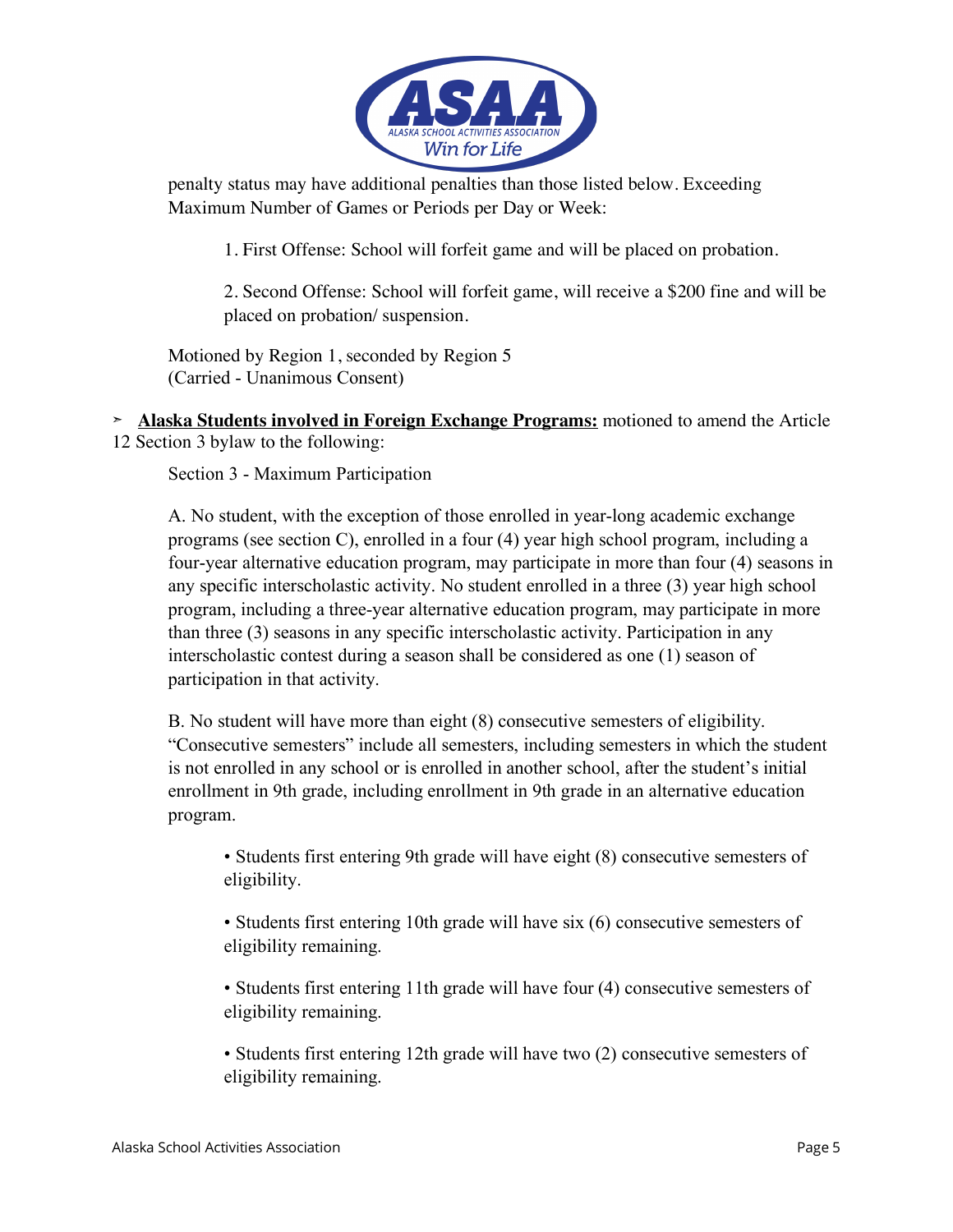

C. Student who have participated in a year-long academic exchange program will be awarded an additional two (2) consecutive semesters, (up to 10 consecutive semesters for students entering  $9<sup>th</sup>$ -grade) if they meet the following criteria:

- 1. The student participated in an approved, and accredited, exchange program.
- 2. The student did not participate on any organized sporting program or team during the duration of the exchange program.
	- a. Practice is defined to include on the team's roster for competitive play or as practice only
	- b. Statement of non-participation required from exchange program school of attendance and student's host family.
	- c. Failure to disclose participation in and organized sporting program forfeits all rights to a fifth-year exemption.
- 3. Student does not turn 18 years of age by August  $1<sup>st</sup>$  of the current school year.

Motioned by Region 4, seconded by Region 5 (4-3 motion failed)

(Y-Region 1, Region 4 Region 5) (N-Region 2, Region 3, Region 6, AASB,) (Advisory-Yes AASG) (Absent-AASA)

**➣ Girls Hockey:** motioned "no longer sanction Girls Hockey as separate sport ".

Motioned by Region 4, seconded by Region 1 (Carried - Unanimous Consent)

**➣ Girls Wrestling:** motioned "add a 126 pound and a 138 pound weight class for Girls Wrestling starting with the 2018 season".

Motioned by Region 1, seconded by Region 3 (Carried - Unanimous Consent)

**➣ Football DII Playoff:** motioned "to have the higher seeds host the semi-final games for Division II Football beginning with the 2019 season."

Motioned by Region 3, seconded by Region 5 (Carried - Unanimous Consent)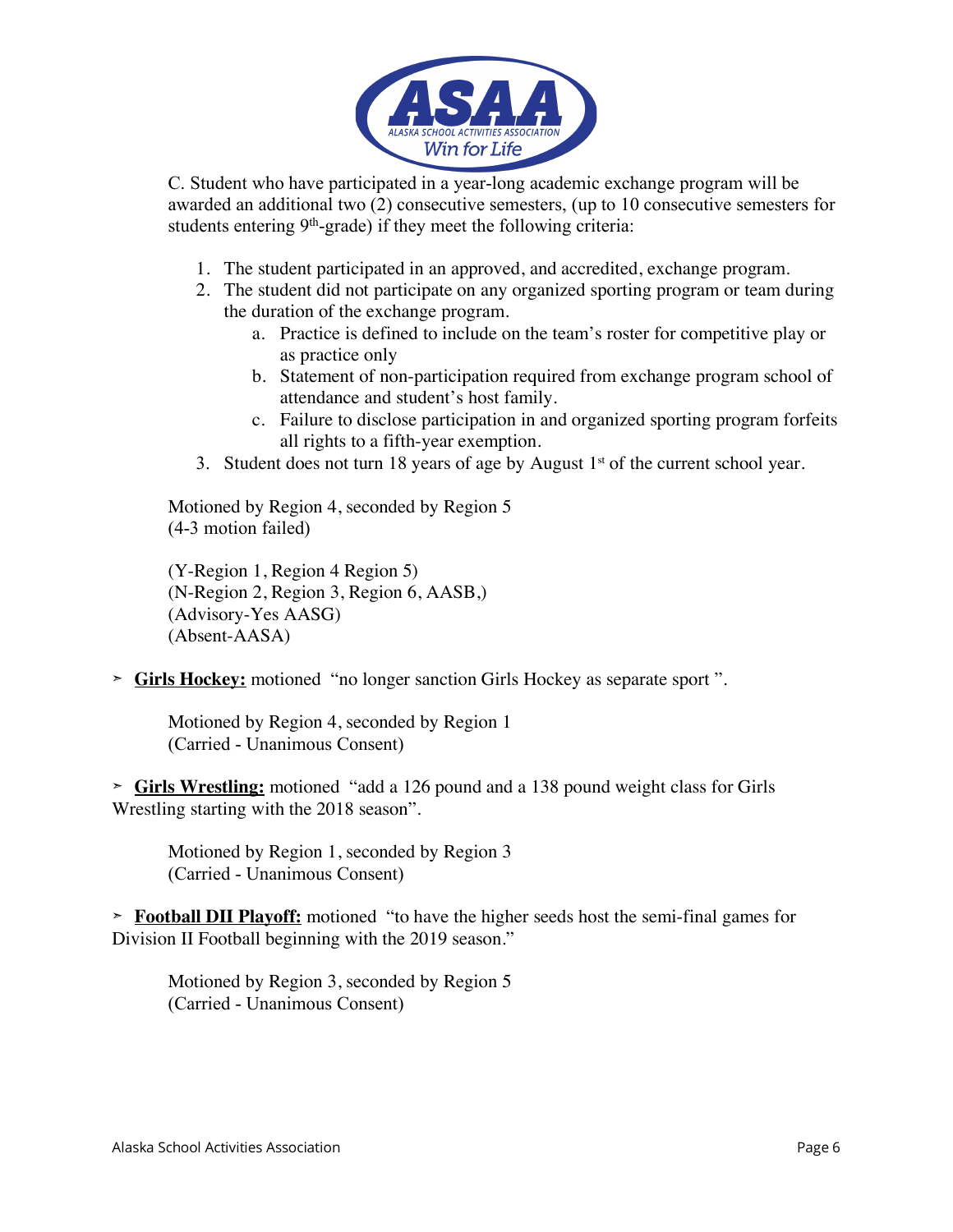

**➣ Amazing Grace Academy:** motioned "to accept the Amazing Grace Academy for school membership. The school will be placed into Region 2 with its volleyball team placed into the Borealis conference and its basketball team placed into the Peninsula conference."

Motioned by Region 2, seconded by Region 5 (Carried - Unanimous Consent)

**➣ FY 18 ASAA Budget Revisions**: motioned "to approve the presented FY 18 ASAA budget revision."

Motioned by AASB, seconded by Region 4 (Carried - Unanimous Consent)

➣ **Track and Field Reporting and Alternate Procedures:** motioned "to revise the following track and field policies

- a. Require all conference meets to utilize Athletic.net with each division having its own file.
- b. ASAA will post the top 16 qualifiers and up to three alternates by the Monday morning prior to the State Event.
- c. Coaches must accept alternates by Monday 6:00 PM. Coaches should decline qualifiers not attending the state meet by Wednesday 6:00 PM. To decline, the school will need to unregister the entry on athletic.net.
- d. If there is a declared scratch at the Coach's Meeting, ASAA will invite the next available alternate that is already qualified into the meet in another event.

Motioned by Region 3, seconded by Region 5 (Carried - Unanimous Consent)

➣ **State Cross Country Running Meet Site 2019-2021** motioned "to accept the bid from Soldotna High School to host the State Cross Country Running Meet for 2019, 2020 and 2021."

Motioned by Region 2, seconded by Region 3 (5-3 motion failed)

(Y-Region 2, Region 3, AASA) (N-Region 1, Region 4, Region 5, AASB,) (Advisory-Yes AASG)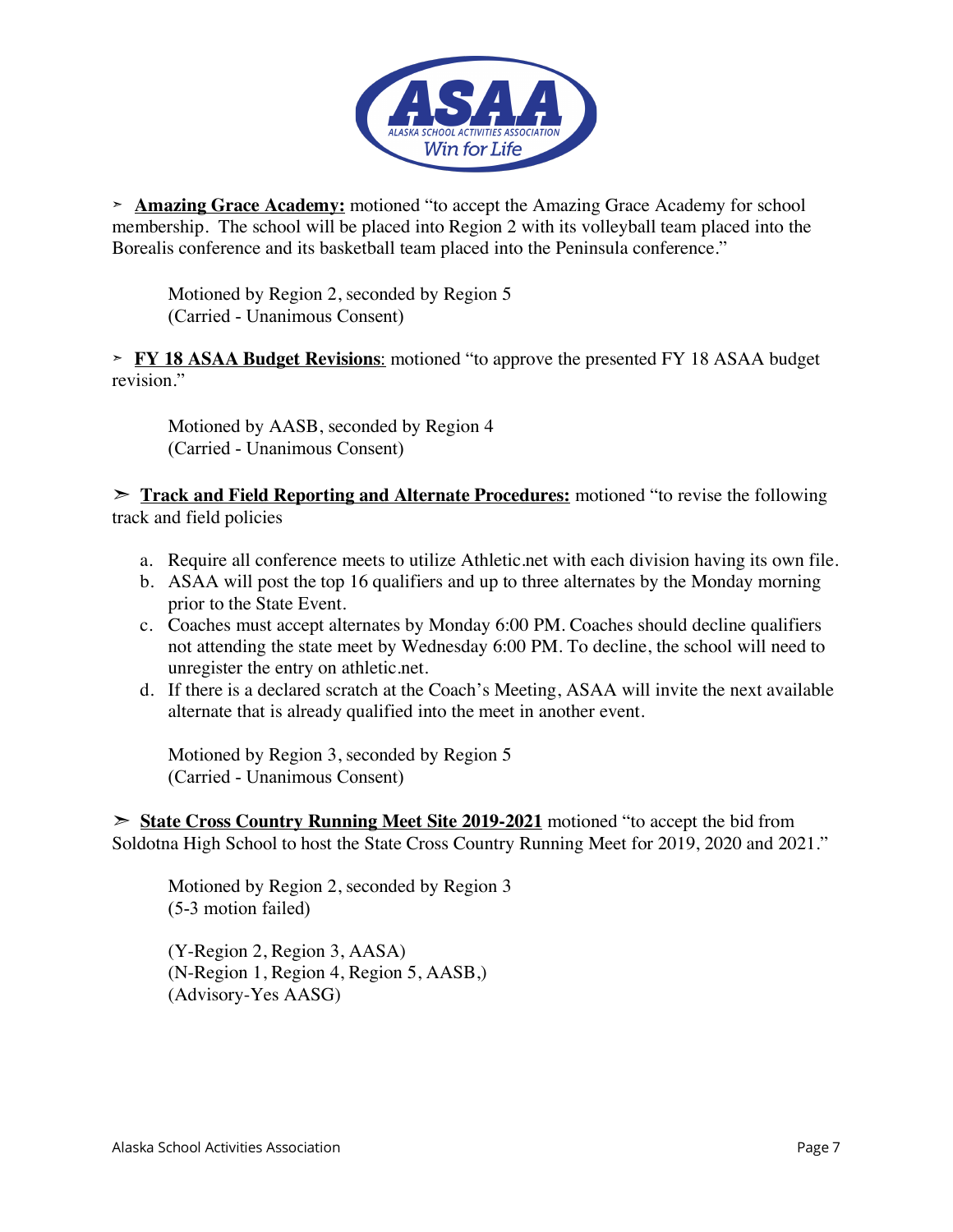

➣ **State Cross Country Running Meet Site 2019-2021** motioned "to accept the bid from Bartlett High School to host the State Cross Country Running Meet for 2019, 2020 and 2021."

Motioned by Region 4, seconded by Region 5 (7-1 motion passed)

(Y-Region 1, Region 3, Region 4, Region 5, Region 6, AASA) (N-Region 2) (Advisory-Yes AASG)

➣ **State Cross Country Running Meet Site 2019-2021** motioned "reconsider the awarding the State Cross Country Running Meet for 2019, 2020 and 2021 to Bartlett High School."

Motioned by Region 3, seconded by AASA (Carried - Unanimous Consent)

➣ **State Cross Country Running Meet Site 2019-2021** motioned to reject all State Cross Country Running bids and ask the high schools who submitted bids to resubmit one year, two year and three year bids."

Motioned by AASA, seconded by Region 5 (Carried - Unanimous Consent)

➣ **State Tennis Meet Site 2019-2021** motioned "to accept the bid from South High School to host the State Tennis Meet for 2019, 2020 and 2021 at the Alaska Club."

Motioned by Region 5, seconded by AASA (Carried - Unanimous Consent)

➣ **State 2A/ Mix Six Volleyball Tournament Site 2019-2021** motioned "to accept the bid from Dimond High School to host the State 2A/Mix Six Volleyball Tournament for 2019, 2020 and 2021."

Motioned by Region 5, seconded by Region 1 (Carried - Unanimous Consent)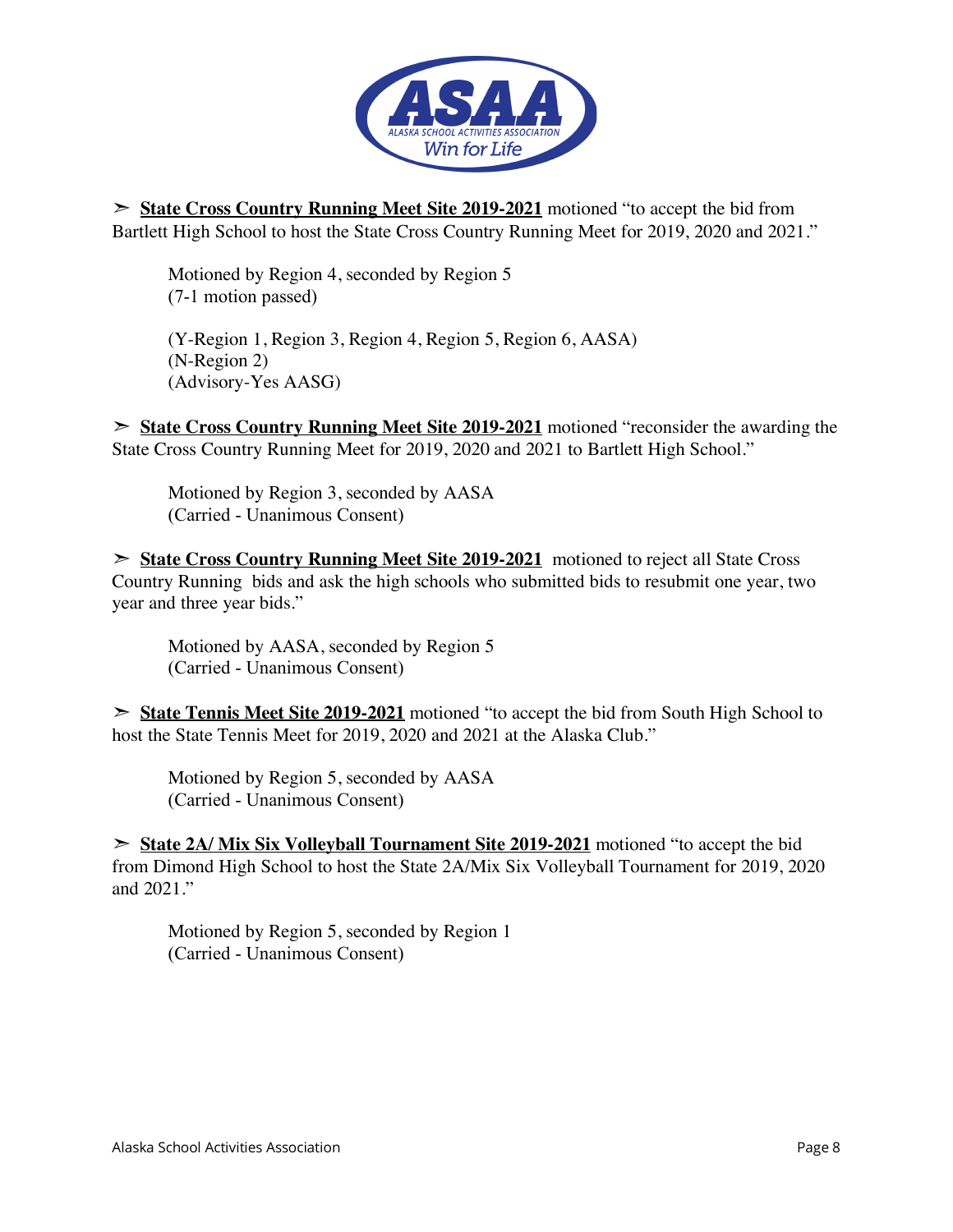

➣ **State Wrestling Tournament Site 2019-2021** motioned "to accept the bid from the Alaska Airlines Center to host the State Wrestling Tournaments for 2019, 2020 and 2021."

Motioned by Region 4, seconded by Region 1 (5-3 motion failed)

(Y-Region 1, Region 4, Region 5) (N-Region 2, Region 3, Region 6, AASA, AASB) (Advisory-Yes AASG)

➣ **State Wrestling Tournament Site 2019-2021** motioned to reject all wrestling bids and ask those venues who submitted bids to resubmit one year, two year and three year bids."

Motioned by AASA, seconded by Region 5 (Carried - Unanimous Consent)

➣ **State 3A/4A Volleyball Tournament Site 2019-2021** motioned "to accept the bid from the Alaska Airlines Center to host the 3A/4A Volleyball Tournaments for 2018, 2019, 2020 and 2021."

Motioned by Region 5, seconded by Region 4 (Carried - Unanimous Consent)

➣ **2019 State Division II Hockey Tournament Site**: motioned "to accept the bid from the Menard Center to host the Division II Hockey Tournament for 2019."

Motioned by Region 3, seconded by Region 5 (Carried - Unanimous Consent)

➣ **Jamboree and Wrestling Take-down Tournament Practice Requirements:** motioned "to change the Jamboree policy to require all sports to have (5) separate days of practice prior to the day of the jamboree or a Takedown tournament."

Motioned by Region 5, seconded by Region 1 (Carried - Unanimous Consent)

➣ **2A Basketball Conference Realignment:** motioned "to move Tikigaq, Unalakleet and Selwick from the Great Northwest to the Southwest Conference, with berths and conference names to be decided during the October 2018 Board of Directors meeting."

Motioned by Region 1, seconded by Region 2 (Carried - Unanimous Consent)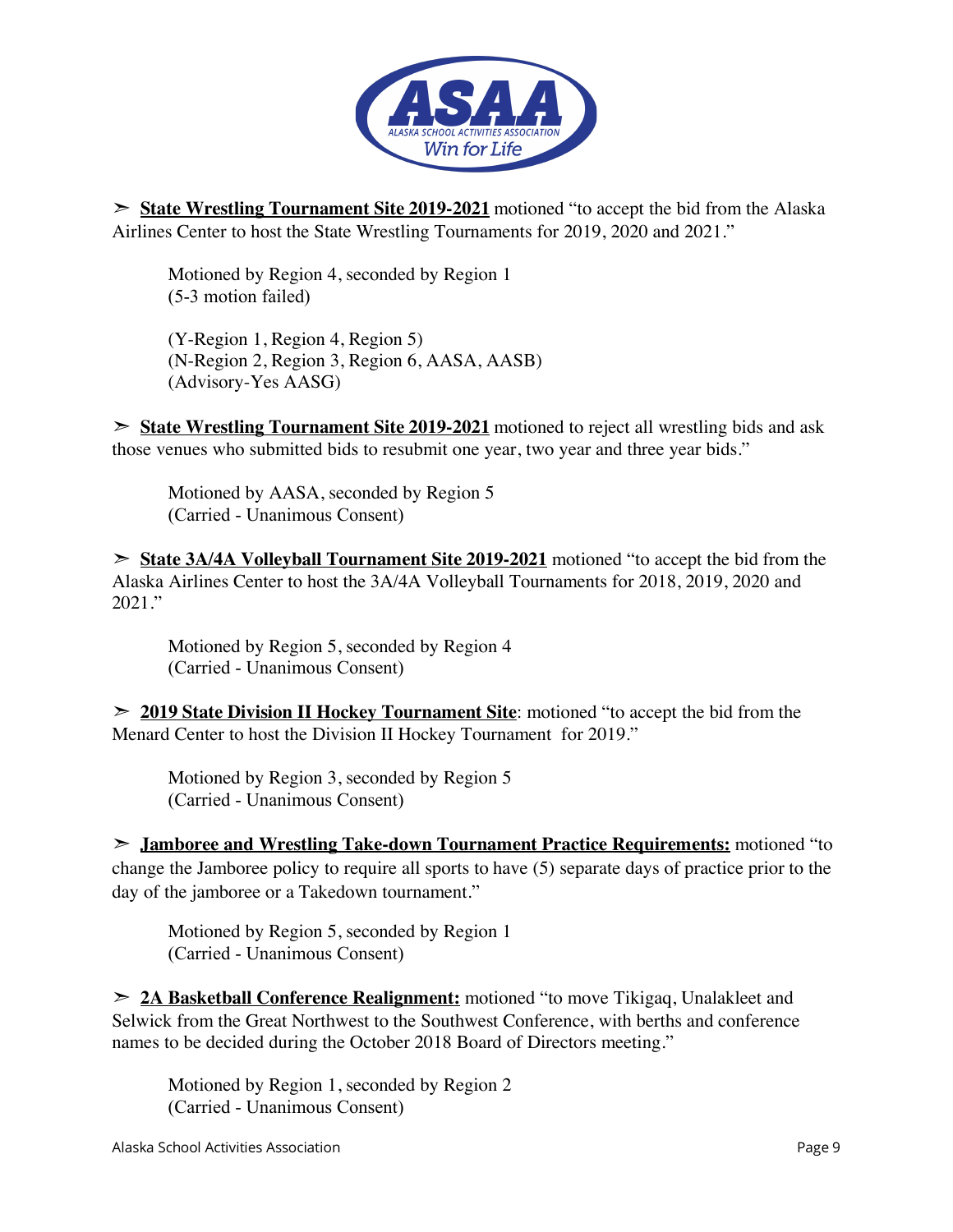

➣ **Craig/Klawock Wrestling Co-op:** motioned "to allow Craig and Klawock High Schools to co-op for the sport of wrestling for the 2018 season."

Motioned by Region 5, seconded by Region 2 (Carried - Unanimous Consent)

➣ **Gold Lifetime Pass**: motioned "to issue Gold Lifetime Passes to honor the following individuals:

Region 1 - Ralph Lindquist Region 2 - Merlin Cordes Region 3 - Ron Langseth Region 3 - Mike Boyd Region 4 - Steve Nerland Region 5 - Dan Ortiz Region 6 - Kelly Growden

Motioned by Region 1, seconded by Region 4 (Carried - Unanimous Consent)

➣ **2019 April Board of Director Dates:** motioned "to change the dates of the April 2019 Board meeting to April 24-26, 2019."

Motioned by Region 1, seconded by Region 2 (Carried - Unanimous Consent)

➣ **2019 April Board of Director Location:** motioned "to hold the April 2019 Board of Directors meeting in Kodiak."

Motioned by Region 3, seconded by Region 2 (Carried - Unanimous Consent)

➣ **Valdez High School Region Placement:** motioned to move Valdez from Region 3 into Region 6 beginning with the 2018-2019 school year."

Motioned by Region 4, seconded by Region 1 (Carried - Unanimous Consent)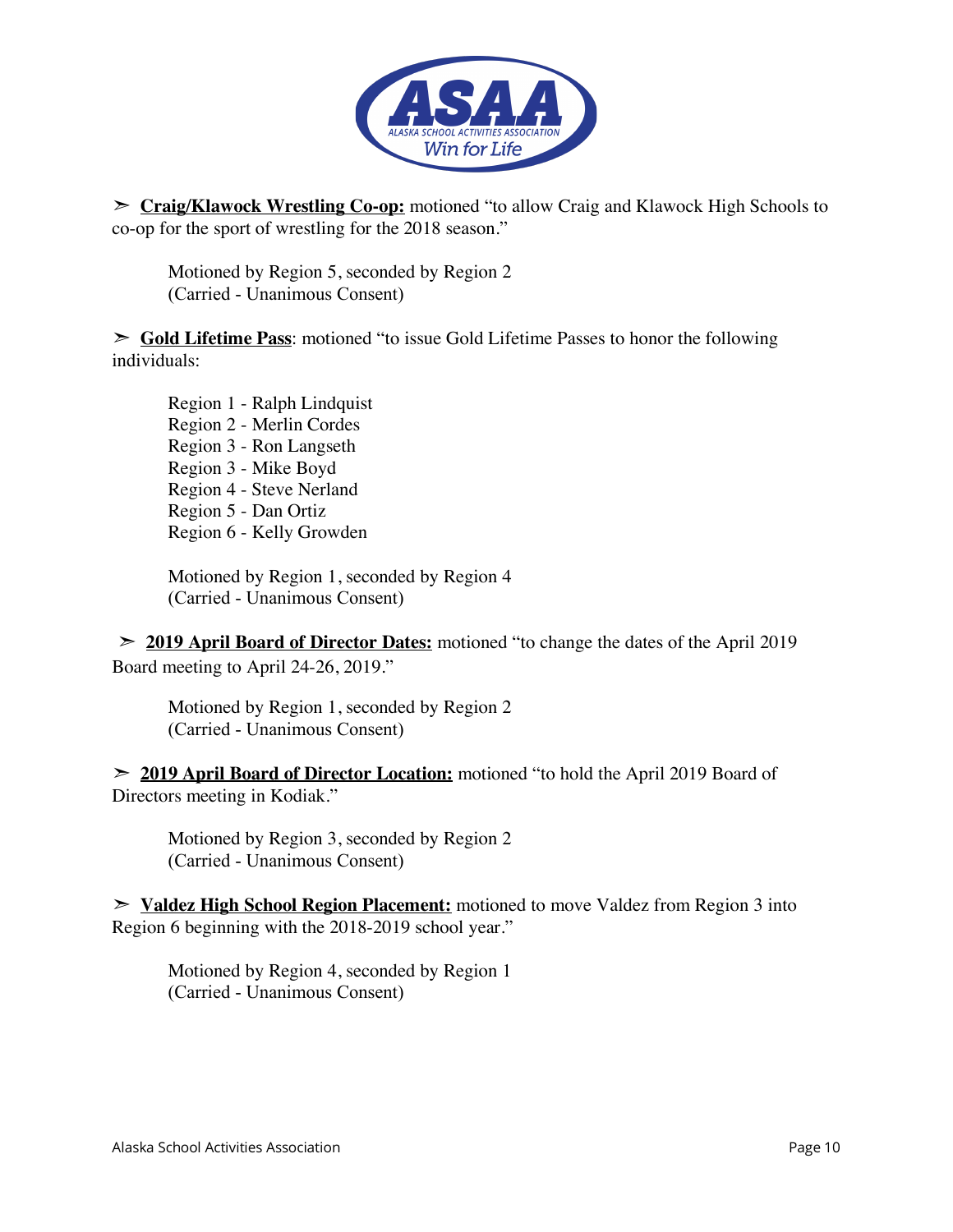

➣ **Football Cheer Season Dates:** motioned "to extend the football cheerleading season to November 10, 2018."

Motioned by Region 3 (Motion died for lack of a second)

➣ **State Roster Limits:** motioned "to amend the Article 7 Section 10. A to read as follows:

#### **Section 10 - Team Roster Size limits for State Championships**

A. In order to promote fairness and the "level playing field" concept, the Association has established maximum team roster size limits for players in uniform for the following state tournament championships:

- Baseball 18
- Basketball 12
- **Basketball Cheer 12**
- Cross-Country Running 7
- Nordic Ski 6
- Division I Football (**quarters,** semis & final) 65
- Division II and III Football (semis & finals) 48
- Hockey 20
- **Hockey Cheer 12**
- Soccer 22
- Softball 18
- Volleyball 12 "

Motioned by Region 4, seconded by Region 5 (Carried - Unanimous Consent)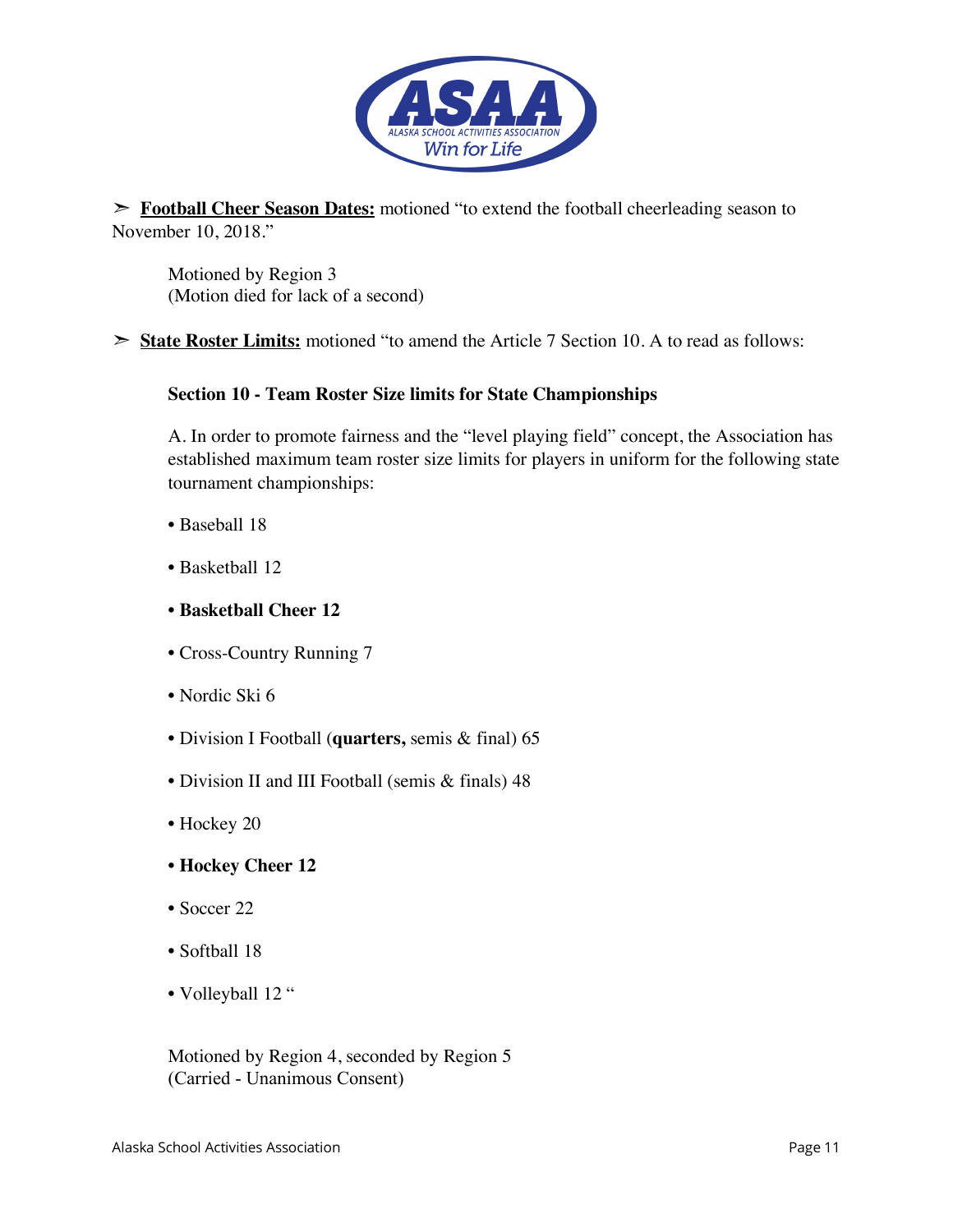

## **Discussion Items:**

The Board discussed the following items:

**➣ Boys Wrestling Weight Classes:** discussed a proposal by Region 3 to change the boys and girls weight classes to as follows:

Boys: 103, 112, 119, 125, 130, 135, 140, 145, 152, 160, 171, 189, 215, 285 Girls: 103, 112, 119, 125, 130, 135, 145, 160, 189, 235

While there appeared to be large amount of support for making this change during the State Wrestling Tournament, the Wrestling Activities Committee did not support the change by a 4-2 vote (only Regions 3 and 5 were in support). Board members were asked to seek input from their wrestling schools to find out what their wishes were.

Rational for Changing included: lack of participation numbers at the current 98-pound weight class, need/desire to add a weight class in the "middle area" where there are high participation numbers.

Rational for not changing included: the 98-pound weight class meets a need for our lighter and most often younger students, keeping the same weight classes as other states helps Alaska wrestlers compete better in national events and receive more national recognition.

For this proposal or any other to go into effect by next season, the ASAA Board of Directors would have to take action during the May Board meeting.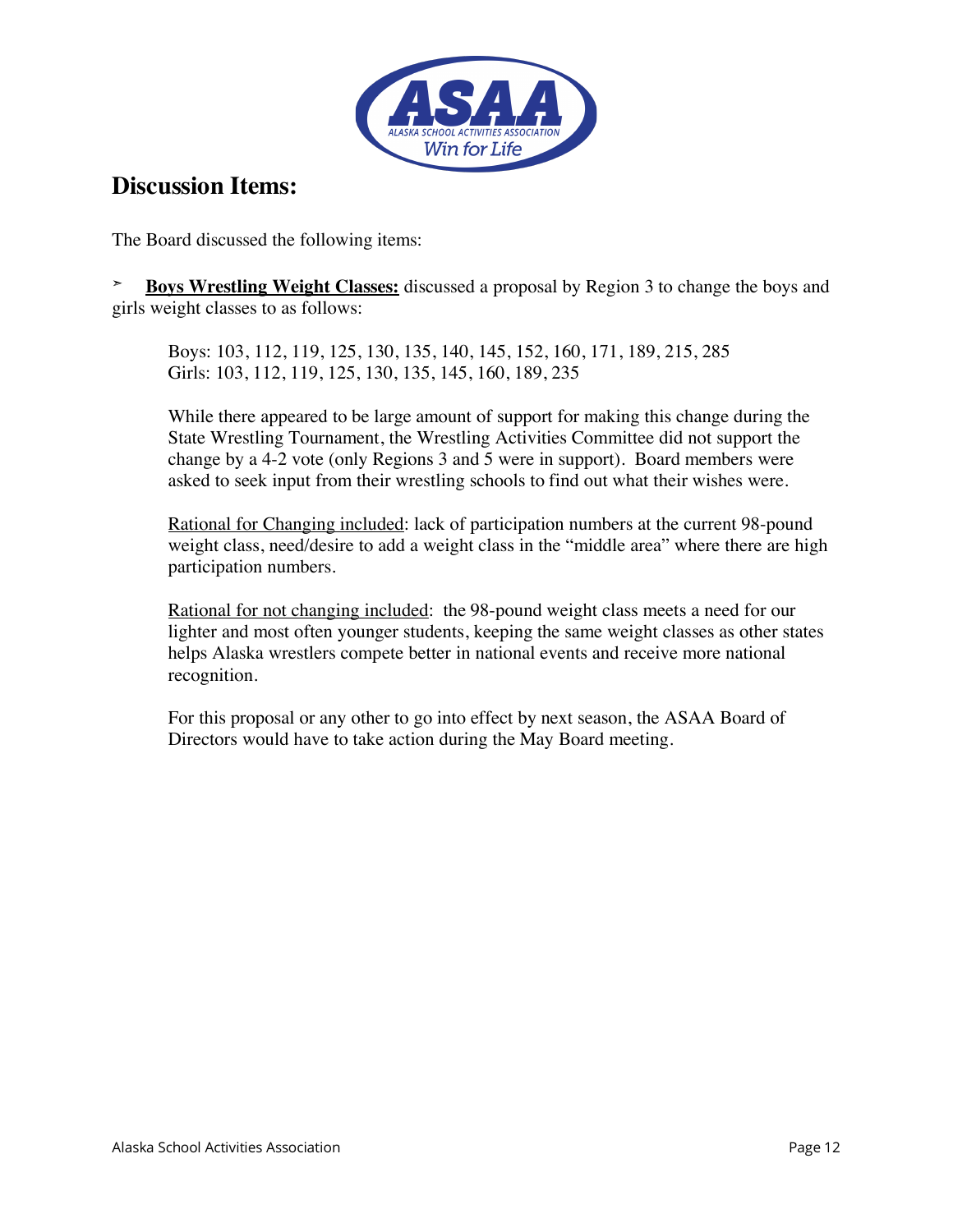

➣ **System for selecting at-large berths and seeding 3A/4A basketball tournament:** discussed the system of selecting the at-large teams for the 3A and 4A basketball tournament.

The first component is to decide which teams will be in the "at-large pool". This could either be:

Option A:

- One 3A "at-large" team chosen from: the Aurora and Southcentral third and fourth place teams, the Southeast second place team and the Western third place team.
- The two 4A "at-large" teams chosen from: Cook Inlet and Northern Lights third and fourth place teams, the Mid Alaska and Southeast second place team.

Option B:

- Four 3A "at-large" teams chosen from: the Aurora and Southcentral second, third and fourth place teams, the Southeast second place team and the Western second and third place teams.
- Four 4A "at-large" teams chosen from: Cook Inlet and Northern Lights second, third and fourth place teams, the Mid Alaska and Southeast second place team.

In both options, the conferences could determine how the "at-large" teams are decided.

Option A would leave the current berth allocations the same, while Option B would reduce the berths to one per conference.

The second component in the new system would be the seeding criteria. The following system was discussed:

Each team will be given a point value of .5 or one against each other team being considered. Points will be assigned using the following ranked criteria (Endowment games are not considered). If there is a tie, the same criteria will be used to break the tie, disregarding the other teams. If the tie still exists, there will be coin toss by ASAA staff to determine who advances

- 1. Head to head record.
- 2. Record against common state qualifiers at all classifications.
- 3. Record against common opponents at all classifications.
- 4. Record against common state qualifiers at that classifications.
- 5. Record against common opponents at that classification.

The final component is whether or not to include Endowment games into the games being compared.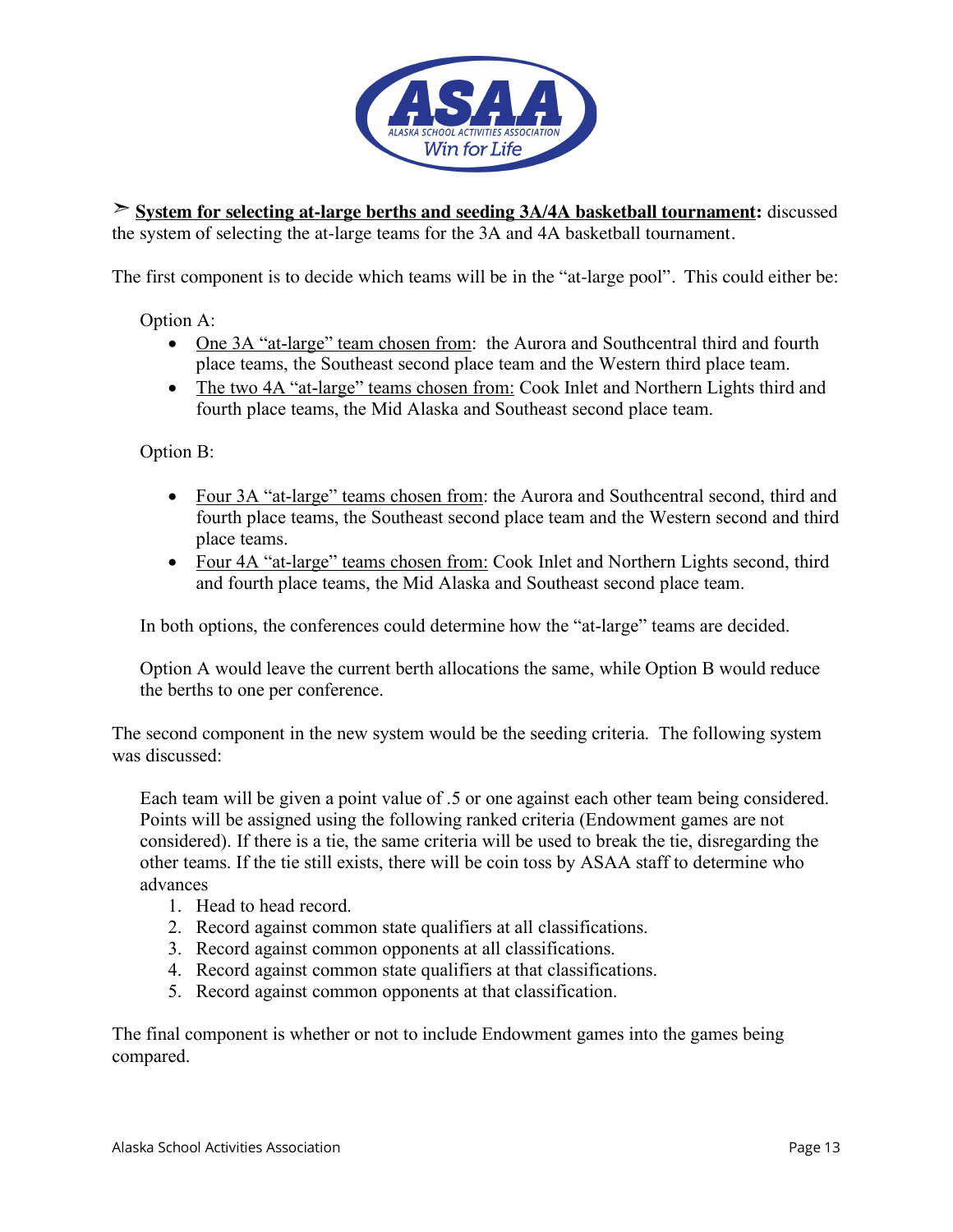

The ASAA Staff showed the Board how the new system would have selected and seeded teams for the past two years, but only using the Option A pools. The Board directed the staff to show the Option B data for a final decision to be made by the October Board of Directors meeting.

**➣ FY 19 ASAA and AASB Draft Budgets:** reviewed the proposed FY 19 budgets for both ASAA and AASG.

**➣ SMAC Committee Interior Representative:** discussed Region 6 need to nominate a representative from Interior Alaska to serve on the Sports Medicine Advisory Committee. Region 6 will have a nomination by the May Teleconference.

**Conference Placement for Mat-Su District 3A and 4A School:** discussed a request from the Matanuska-Susitna Borough School District to allow:

- their 4A schools to join the Mid-Alaska Conference for basketball and volleyball.
- their 3A and 4A schools to join the Mid-Alaska Conference for baseball
- their 3A schools to be allowed to join the Western Conference for basketball

The request was to begin this for the 2019-2020 school year. The Board ask the ASAA Staff to clarify if the District omitted also requesting the 3A schools be allowed to join the Western Conference. This request will be moved to the October agenda.

**➣ Divisions I and II Hockey Seeding:** discussed utilizing the "Myhockey" ranking system to determine the seeds for the Division I and II Hockey State Tournaments.

**➣ Division I Hockey Berths:** discussed how best to assign the berths for DI Hockey Tournament. The original proposal awarded a berth to the Division I tournament to the Division II Champion. However, some of the Division II schools may not want to participate due to cost and not wanting to play the larger schools. The Board directed the Staff to develop options for the Regions and Board to view and discuss prior to the October Board Meeting. A final determination must be made during the October Board of Directors Meeting. Further discussion generated the following ideas:

Option A: Automatic berths to the top 4 teams from the CIC, the top 2 teams from the Mid-Alaska. A pool from the next two teams from each conference and the DII champion would be made. Utilizing a selection process such as the "MyHockey" ranking system the final two teams would be selected.

Option B: Automatic berths to the top 5 teams from the CIC, the top 2 teams from the Mid-Alaska. A pool from the next team from each conference and the DII champion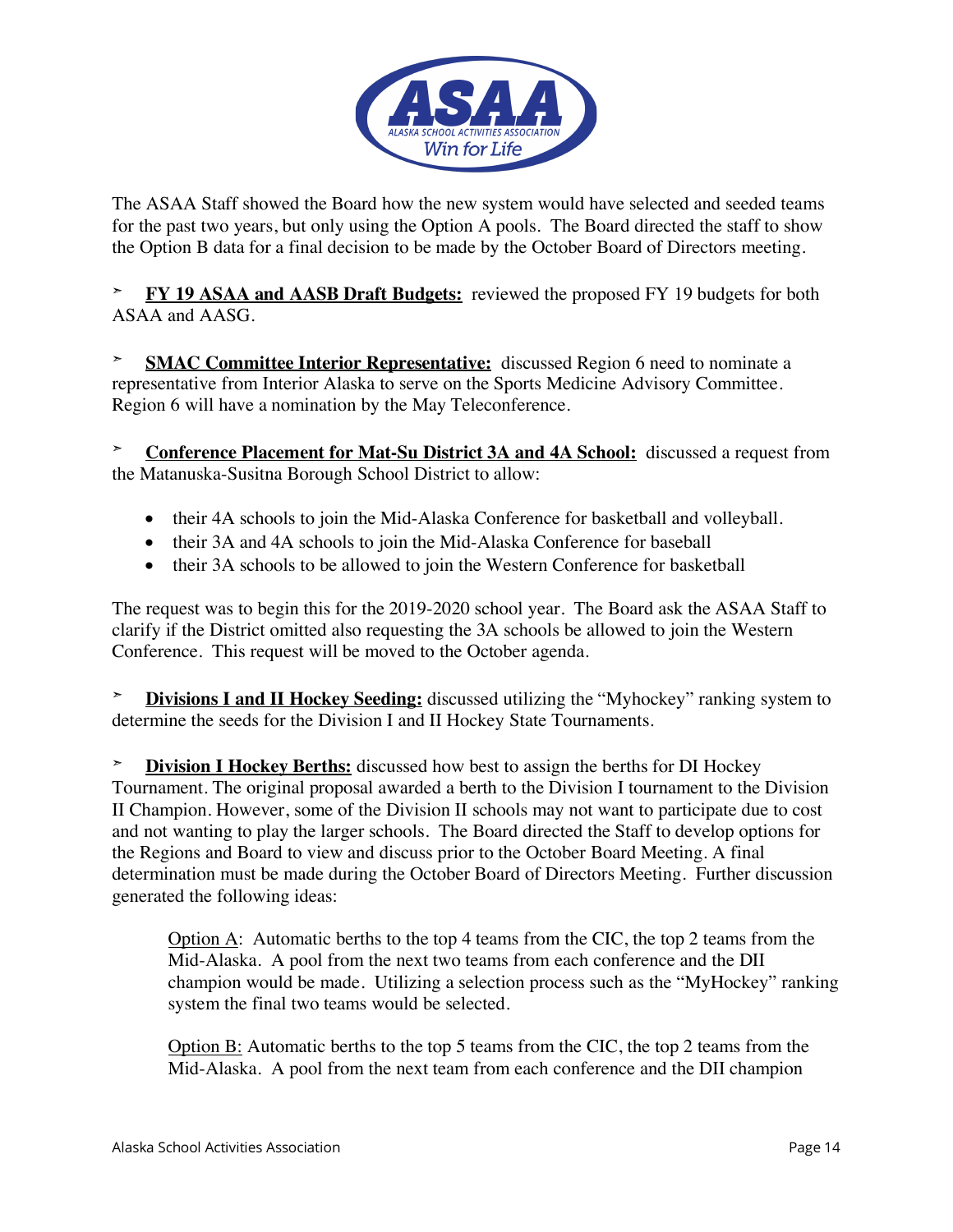

would be made. Utilizing a selection process such as the "MyHockey" ranking system the final team would be selected.

Option C: Automatic berths to the top 4 teams from the CIC, the top 2 teams from the Mid-Alaska and the Division II Champion. A pool from the  $5<sup>th</sup>$  place CIC team and the 3<sup>rd</sup> Mid-Alaska place team would be created and utilizing a selection process such as the "MyHockey" ranking system the final DI team would be selected.

**Mixed-6 Volleyball:** discussed how Region 1 was unable decide how to either combine existing conferences or have two conferences play each other with the winner going to the State Tournament, in order to decrease the number of berths in the Mix-6 Tournament from 12 to 8. The Board directed the Staff to look into the time it would take to run a 9-team double elimination tournament.

**➣ Basketball and Volleyball Classification:** discussed that while the Board had voted to keep the status quo for basketball, it had determined to address volleyball next year. Discussed having the Board members seek input from their Regions as to if they still want to make changes in volleyball and/or basketball.

**➣ Unified Sports** discussed the need to further develop eligibility rules for Unified Sports. These eligibility rules would apply to coaches, athletes and partners.

**➣ E-sports Update:** discussed how several school district are working with the Electronic Gaming Federation to begin the process of starting "gaming" as an activity. The Executive Director has been asked to serve on a committee to advise the group.

**➣ Employee Handbook:** discussed changes recommended by ASAA's legal counsel. Board members were given an electronic copy and asked to review in order to approve at the May Board meeting.

**➣ Arbiter Update:** discussed the Arbiter Athlete implantation plan. Several school will be conducting pilots the week of May  $7<sup>th</sup>$ . This will include schools in Anchorage and Fairbanks, along with schools from some rural district. A series of webinars will be available in mid-July along with in person trainings in Anchorage and Fairbanks.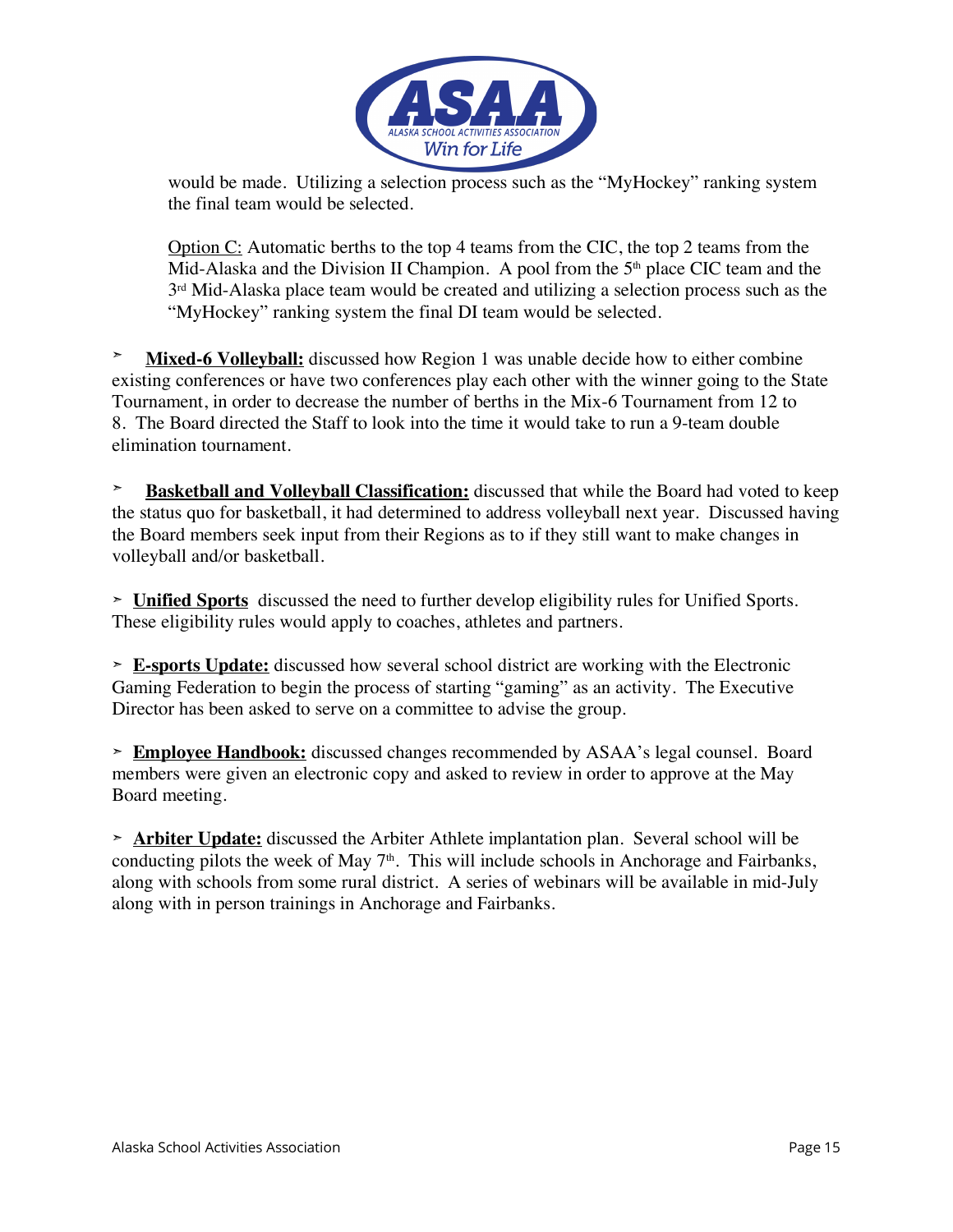

- **➣ Football Playoffs:** discussed the following systems as to the football playoffs:
	- Gate Prices and Event Passes: School will utilize the ASAA gate prices for entry. Passes issued by the various Regions will not be honored.
	- Participant Passes and Fees: Teams advancing to the semi-finals will be issued passes allowing entry to the semi-finals and championship games. Teams advancing to the semi-finals will be charged ASAA State Championship Participation fees.
	- Roster and Roster Limits: Roster limits as determined by ASAA policy will be in effect for the quarter-final, semi-final and championship games. Teams advancing to the semifinals must submit team rosters to ASAA.
	- Program: ASAA will produce a program to include teams advancing into the semi-finals.
	- Revenue Split: After all allowable expenses are subtracted from the gross ticket sales, the schools will equally split any net profit. Net losses are the responsibility of the host school. Allowable expenses include: Official's pay and travel expenses, cost for ticket takers, security and custodians, and travel allowance given to visiting teams
	- Webcasting: Host school have the webcasting rights to the quarter-final and semi-final games. In event the host school does not decide to webcast, ASAA will be given the option to webcast the event prior to any other entity.
	- Awards: ASAA will award "Good Sport" awards and "Player of the Game" to the students from those teams reaching the finals. The ASAA Academic Award will be awarded to schools reaching the quarter-finals in Division I, and for school reaching the semi-finals in Divisions II and III. In Addition, ASAA will consider for the All-Tournament team students from all schools playing in the quarter-finals and semi-finals.
	- Officials: For the quarter-finals and semi-finals, the ASAA Official Conflict of Interest Policy is in effect.
		- o Option A: The home team will be responsible for selecting and all expenses related to officials (pay, travel, housing, per diem, etc.). ASAA will assist those schools needing assistance in finding officials.
		- $\circ$  Option B: The home team will select three officials and the visiting team will select two officials. The home team will assign the head referee, who will then assign the positions of the remaining four officials. Visiting teams may decide to not select two officials, in which case, the home team will select the other two officials. The home team will be responsible for all official's pay. The visiting school will be responsible for cost of travel, housing and per diem as related to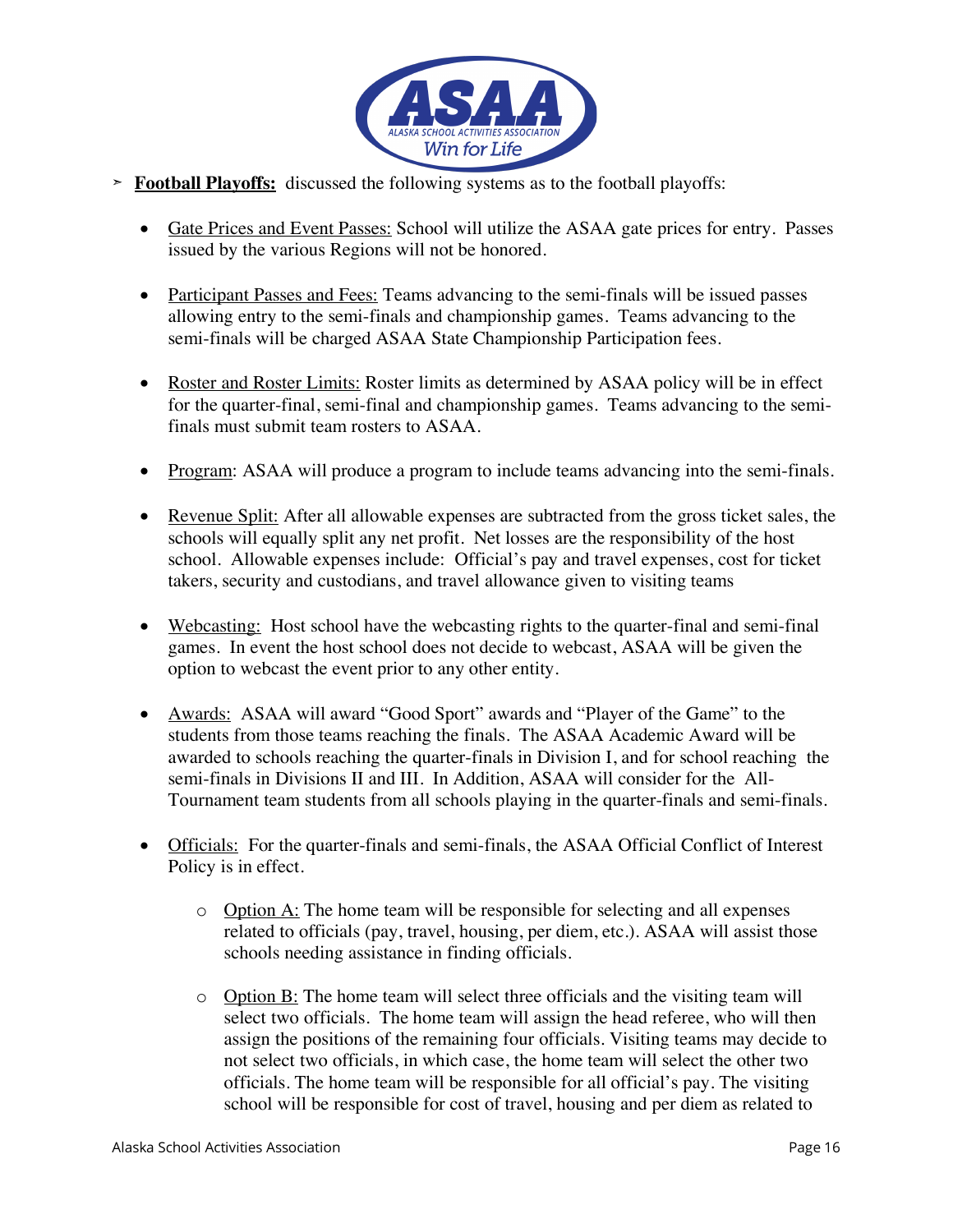

traveling officials (these expenses will be the first deductions from gross revenue when determining the gate split). ASAA will help those schools needing assistance in finding officials.

**➣ Football Scheduling:** discussed revising the policy to:

Schools assigned to a conference must adhere to the following scheduling process. Schools will be considered to have broken a contract for each game not played. The following is the process.

1. The five schools off the "road system" must provide the following amount of round trip airline tickets from Anchorage to teams scheduled to play them:

Barrow: 22 tickets Ketchikan: 22 tickets Kodiak: 22 tickets

Juneau Co-op Team: 36 tickets (JV and Varsity)

**2**. Schools scheduled to play non-road system teams, must play those games if financial assistance is met.

3. **Region 3, Region 4, Region 5 and Region 6** will select a commissioner with the authority to schedule games for the members their Region. The commissioners will meet to complete the entire schedule for all classifications. This meeting will be held in mid-January at a site selected by ASAA. The purposes of this meeting will be to ensure all teams have completed schedules. **The cost to attend the meeting will be the responsibility of the commissioner's school district or Region.**

4. Once the schedule is completed, the commissioners will vote that it is finalized. In the event of a tie vote, the ASAA Executive Director will vote to break the tie.

5. Once the vote is finalized, it will be considered a contract violation to not abide by the schedule, with the penalty having to pay the cost for the affected school to secure a game from an out of state opponent.

Additional language will need to address issues such as:

- date deadline to request out of state travel and requesting byes
- deadline dates for submitting requested itineraries and traveler names
- tickets being only for active participants
- having to travel JV teams at the Division I level.